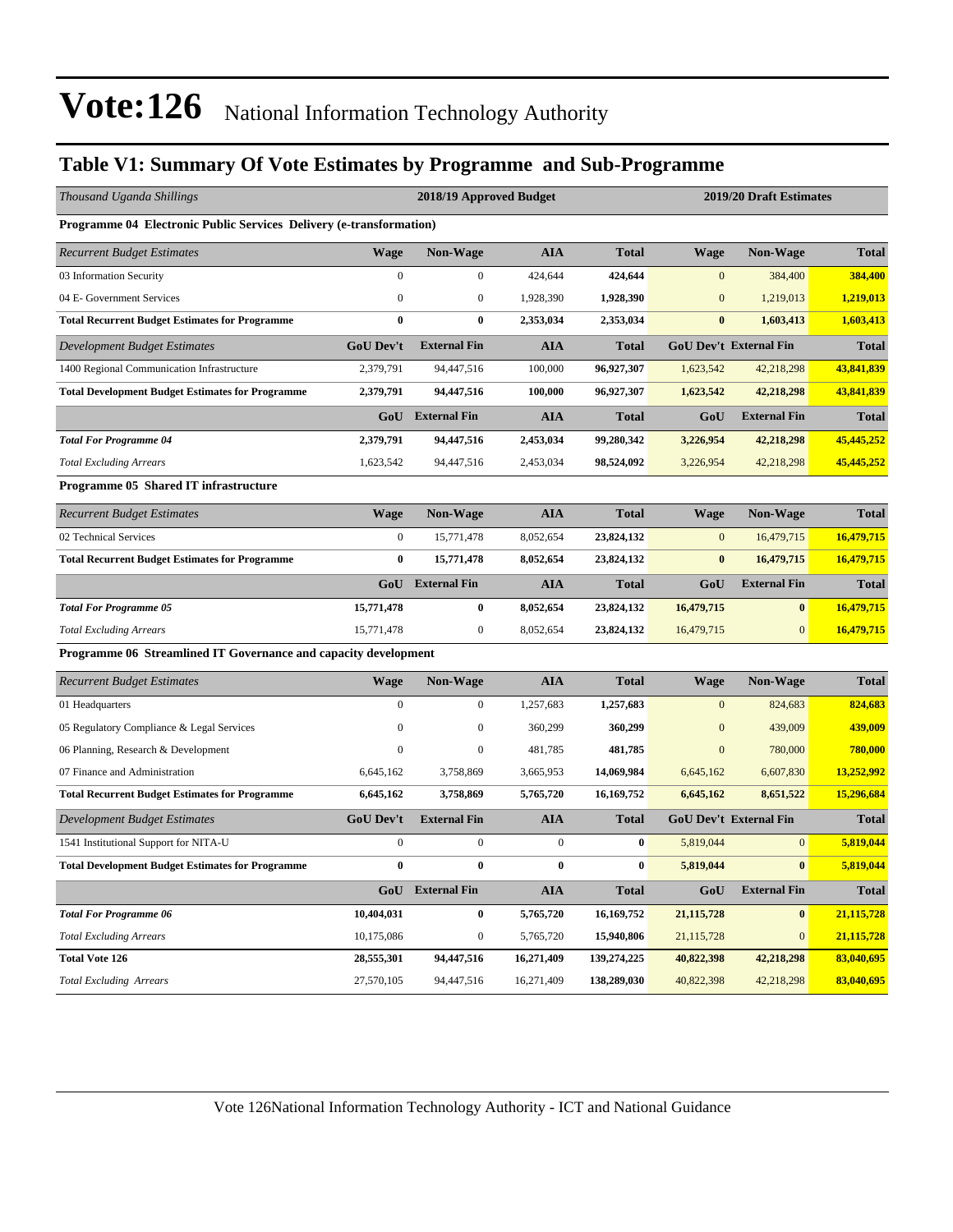#### **Table V2: Summary Vote Estimates by Item**

| Thousand Uganda Shillings                                   |                  | 2018/19 Approved Budget |            | 2019/20 Draft Estimates |            |                     |                |
|-------------------------------------------------------------|------------------|-------------------------|------------|-------------------------|------------|---------------------|----------------|
|                                                             | GoU              | External Fin            | AIA        | <b>Total</b>            | GoU        | <b>External Fin</b> | <b>Total</b>   |
| <b>Employees, Goods and Services (Outputs Provided)</b>     | 27,230,105       | 73,169,389              | 16,171,409 | 116,570,903             | 35,208,613 | 28,686,566          | 63,895,179     |
| 211102 Contract Staff Salaries                              | 6,645,162        | 3,661,416               | $\bf{0}$   | 10,306,578              | 6,645,162  | 2,423,795           | 9,068,957      |
| 211103 Allowances (Inc. Casuals, Temporary)                 | $\bf{0}$         | $\bf{0}$                | 1,041,099  | 1,041,099               | 517,499    | 7,196               | 524,696        |
| 212101 Social Security Contributions                        | 818,951          | $\bf{0}$                | 21,156     | 840,107                 | 818,951    | $\bf{0}$            | 818,951        |
| 213001 Medical expenses (To employees)                      | $\boldsymbol{0}$ | $\bf{0}$                | 300,000    | 300,000                 | 473,300    | $\bf{0}$            | 473,300        |
| 213002 Incapacity, death benefits and funeral expenses      | $\bf{0}$         | $\bf{0}$                | 199,613    | 199,613                 | 190,000    | $\bf{0}$            | <b>190,000</b> |
| 213004 Gratuity Expenses                                    | 1,288,346        | $\bf{0}$                | 341,923    | 1,630,270               | 1,288,346  | $\bf{0}$            | 1,288,346      |
| 221001 Advertising and Public Relations                     | 74,200           | 1,229,975               | 286,490    | 1,590,665               | 203,700    | 1,143,774           | 1,347,474      |
| 221002 Workshops and Seminars                               | 72,000           | 1,976,281               | 406,117    | 2,454,398               | 789,875    | 444,645             | 1,234,520      |
| 221003 Staff Training                                       | 171,300          | 1,403,178               | 521,200    | 2,095,678               | 878,671    | 756,141             | 1,634,811      |
| 221004 Recruitment Expenses                                 | $\bf{0}$         | $\bf{0}$                | 39,600     | 39,600                  | 20,000     | $\bf{0}$            | 20,000         |
| 221007 Books, Periodicals & Newspapers                      | 0                | 52,000                  | 41,410     | 93,410                  | 71,530     | 2,768               | 74,298         |
| 221008 Computer supplies and Information Technology<br>(TT) | 0                | $\bf{0}$                | 273,750    | 273,750                 | 176,000    | $\bf{0}$            | <b>176,000</b> |
| 221009 Welfare and Entertainment                            | $\boldsymbol{0}$ | $\bf{0}$                | 648,345    | 648,345                 | 548,700    | $\bf{0}$            | 548,700        |
| 221011 Printing, Stationery, Photocopying and Binding       | 0                | 34,000                  | 204,500    | 238,500                 | 184,786    | 2,768               | 187,554        |
| 221012 Small Office Equipment                               | $\bf{0}$         | $\bf{0}$                | 0          | $\bf{0}$                | 23,000     | $\bf{0}$            | 23,000         |
| 221017 Subscriptions                                        | $\bf{0}$         | 63,000                  | 160,550    | 223,550                 | 177,000    | 7,196               | 184,196        |
| 222001 Telecommunications                                   | 0                | $\bf{0}$                | 193,680    | 193,680                 | 170,400    | $\bf{0}$            | 170,400        |
| 222002 Postage and Courier                                  | $\bf{0}$         | $\bf{0}$                | 12,000     | 12,000                  | 12,000     | $\bf{0}$            | 12,000         |
| 222003 Information and communications technology<br>(ICT)   | 15,771,478       | 37,776,431              | 7,414,304  | 60,962,214              | 15,842,222 | 8,658,078           | 24,500,301     |
| 223002 Rates                                                | 0                | $\bf{0}$                | $\bf{0}$   | $\boldsymbol{0}$        | 10,000     | $\bf{0}$            | <b>10,000</b>  |
| 223003 Rent – (Produced Assets) to private entities         | 1,660,190        | $\bf{0}$                | 320,222    | 1,980,412               | 2,026,850  | $\bf{0}$            | 2,026,850      |
| 223004 Guard and Security services                          | $\boldsymbol{0}$ | $\bf{0}$                | 174,846    | 174,846                 | 246,646    | $\bf{0}$            | 246,646        |
| 223005 Electricity                                          | 0                | $\bf{0}$                | 155,077    | 155,077                 | 371,077    | $\bf{0}$            | 371,077        |
| 223006 Water                                                | $\bf{0}$         | $\bf{0}$                | 34,614     | 34,614                  | 28,614     | $\bf{0}$            | 28,614         |
| 224004 Cleaning and Sanitation                              | 0                | $\bf{0}$                | 105,750    | 105,750                 | 115,014    | $\bf{0}$            | 115,014        |
| 225001 Consultancy Services- Short term                     | 286,228          | 20,509,914              | 1,681,329  | 22,477,471              | 178,950    | 3,568,108           | 3,747,057      |
| 225002 Consultancy Services-Long-term                       | 0                | 5,315,357               | $\bf{0}$   | 5,315,357               | 1,066,683  | 10,479,361          | 11,546,045     |
| 226001 Insurances                                           | 0                | $\boldsymbol{0}$        | 40,000     | 40,000                  | 81,000     | $\bf{0}$            | 81,000         |
| 226002 Licenses                                             | $\boldsymbol{0}$ | $\bf{0}$                | 525,900    | 525,900                 | 75,900     | $\bf{0}$            | 75,900         |
| 227001 Travel inland                                        | 124,000          | 407,532                 | 261,683    | 793,215                 | 885,458    | 41,461              | 926,919        |
| 227002 Travel abroad                                        | 114,200          | 246,769                 | 334,500    | 695,469                 | 506,429    | 196,372             | 702,801        |
| 227003 Carriage, Haulage, Freight and transport hire        | 111,300          | 493,537                 | $\bf{0}$   | 604,837                 | $\pmb{0}$  | 954,903             | 954,903        |
| 227004 Fuel, Lubricants and Oils                            | 92,750           | $\bf{0}$                | 233,500    | 326,250                 | 241,550    | $\bf{0}$            | 241,550        |
| 228002 Maintenance - Vehicles                               | 0                | $\bf{0}$                | 88,000     | 88,000                  | 164,000    | $\boldsymbol{0}$    | 164,000        |
| 228003 Maintenance – Machinery, Equipment $\&$<br>Furniture | $\boldsymbol{0}$ | $\bf{0}$                | 50,000     | 50,000                  | 77,000     | $\bf{0}$            | 77,000         |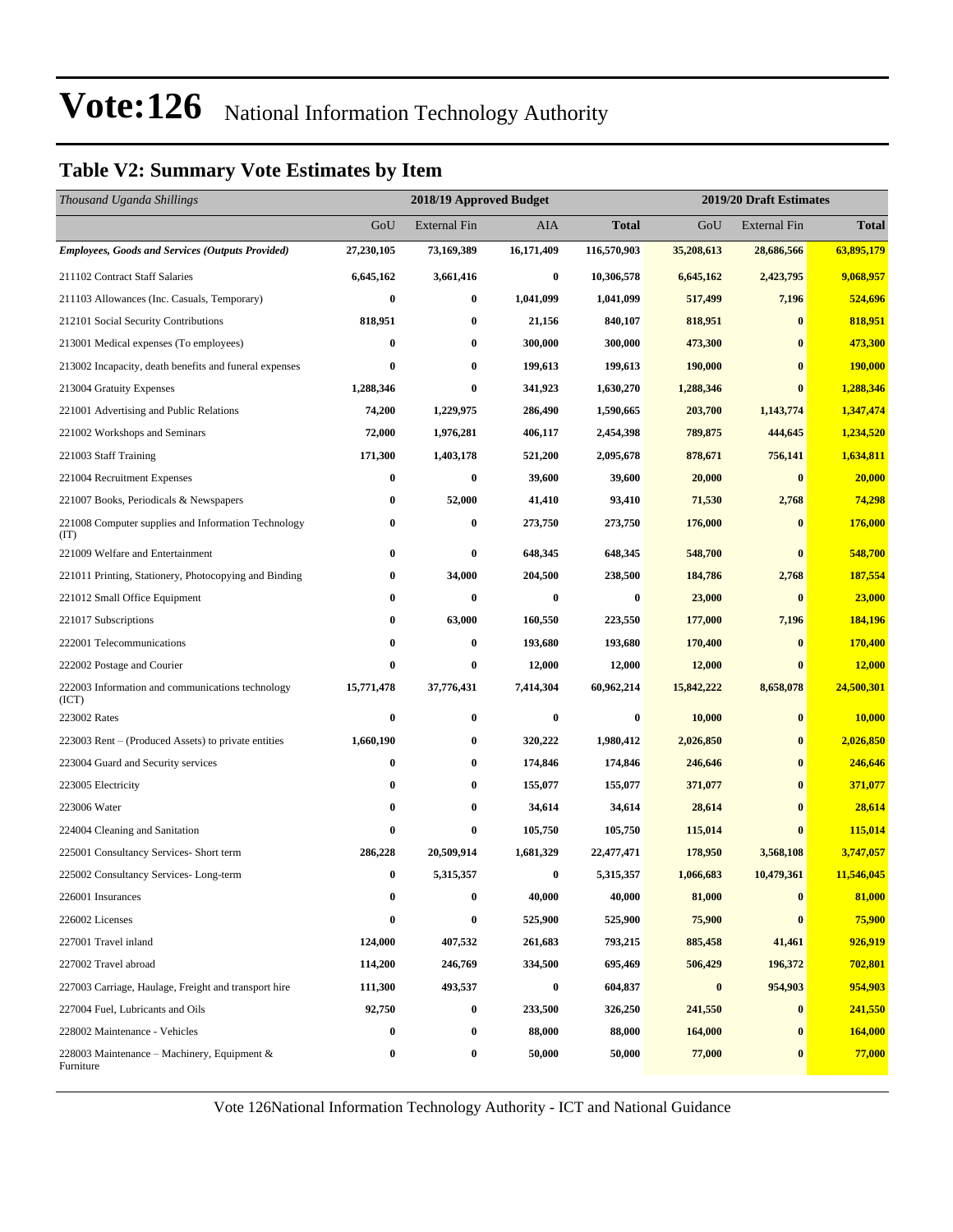| 228004 Maintenance – Other              | $\bf{0}$   | $\bf{0}$   | 40,250     | 40,250      | 80,001       | $\bf{0}$     | 80,001       |
|-----------------------------------------|------------|------------|------------|-------------|--------------|--------------|--------------|
| 282102 Fines and Penalties/ Court wards | $\bf{0}$   | $\bf{0}$   | 20,000     | 20,000      | 22,300       | $\mathbf{0}$ | 22,300       |
| <b>Investment (Capital Purchases)</b>   | 340,000    | 21,278,127 | 100,000    | 21,718,127  | 5,613,785    | 13,531,731   | 19,145,516   |
| 311101 Land                             | $\bf{0}$   | $\bf{0}$   | 100,000    | 100,000     | 100,000      | $\mathbf{0}$ | 100,000      |
| 312201 Transport Equipment              | 230,000    | $\bf{0}$   | $\bf{0}$   | 230,000     | $\mathbf{0}$ |              | $\mathbf{0}$ |
| 312202 Machinery and Equipment          | 60,000     | 21,278,127 | $\bf{0}$   | 21,338,127  | 541,467      | 13,531,731   | 14,073,199   |
| 312203 Furniture & Fixtures             | 50,000     | $\bf{0}$   | $\bf{0}$   | 50,000      | 144,500      | $\bf{0}$     | 144,500      |
| 312213 ICT Equipment                    | $\bf{0}$   | $\bf{0}$   | $\bf{0}$   | $\bf{0}$    | 4,827,817    | $\bf{0}$     | 4,827,817    |
| <b>Arrears</b>                          | 985,195    | $\bf{0}$   | $\bf{0}$   | 985,195     | $\bf{0}$     | $\bf{0}$     | $\mathbf{0}$ |
| 321605 Domestic arrears (Budgeting)     | 970,795    | $\bf{0}$   | $\bf{0}$   | 970,795     | $\bf{0}$     | $\bf{0}$     | $\mathbf{0}$ |
| 321613 Telephone arrears (Budgeting)    | 7,000      | $\bf{0}$   | $\bf{0}$   | 7,000       | $\bf{0}$     |              | $\mathbf{0}$ |
| 321614 Electricity arrears (Budgeting)  | 7,400      | $\bf{0}$   | $\bf{0}$   | 7,400       | $\bf{0}$     | $\mathbf{0}$ | $\mathbf{0}$ |
| <b>Grand Total Vote 126</b>             | 28,555,301 | 94,447,516 | 16,271,409 | 139,274,225 | 40,822,398   | 42,218,298   | 83,040,695   |
| <b>Total Excluding Arrears</b>          | 27,570,105 | 94,447,516 | 16,271,409 | 138,289,030 | 40,822,398   | 42,218,298   | 83,040,695   |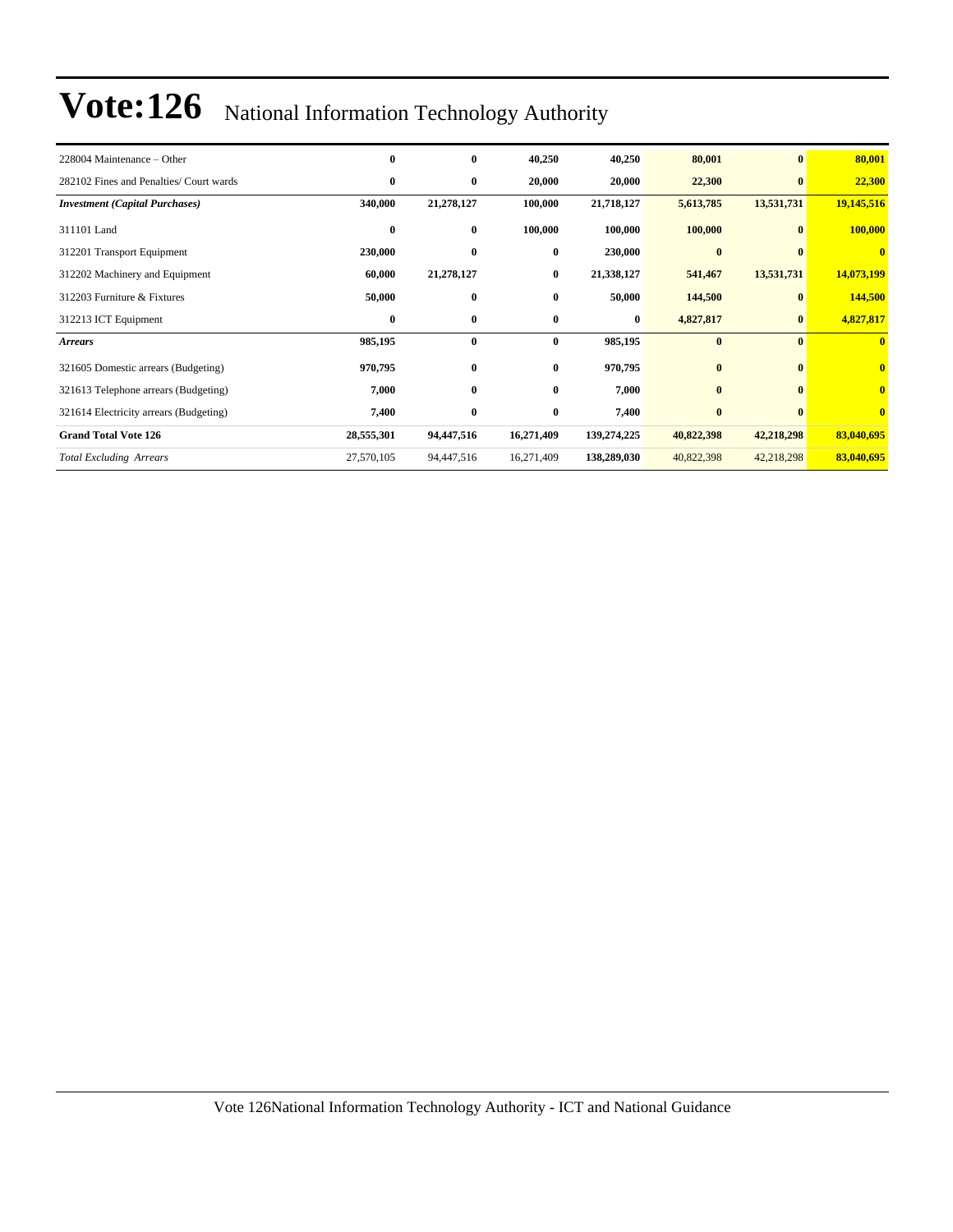#### **Table V3: Detailed Estimates by Programme, Sub Programme, Output and Item**

*Programmme 04 Electronic Public Services Delivery (e-transformation)*

*Recurrent Budget Estimates*

#### **SubProgramme 03 Information Security**

| Thousand Uganda Shillings                                                     |                | 2018/19 Approved Budget |            |              |                | 2019/20 Draft Estimates |              |
|-------------------------------------------------------------------------------|----------------|-------------------------|------------|--------------|----------------|-------------------------|--------------|
| <b>Outputs Provided</b>                                                       | Wage           | Non Wage                | <b>AIA</b> | <b>Total</b> | Wage           | Non Wage                | <b>Total</b> |
| Output 050401 A desired level of e-government services in MDAs & LGs attained |                |                         |            |              |                |                         |              |
| 211103 Allowances (Inc. Casuals, Temporary)                                   | $\mathbf{0}$   | $\mathbf{0}$            | 4.700      | 4.700        | $\overline{0}$ | $\overline{0}$          | $\mathbf{0}$ |
| 221001 Advertising and Public Relations                                       | $\Omega$       | $\mathbf{0}$            | 7.000      | 7,000        | $\mathbf{0}$   | $\Omega$                | $\bf{0}$     |
| 221002 Workshops and Seminars                                                 | $\theta$       | $\mathbf{0}$            | 46,000     | 46,000       | $\mathbf{0}$   | 57,000                  | 57,000       |
| 221003 Staff Training                                                         | $\theta$       | $\mathbf{0}$            | 67,200     | 67,200       | $\overline{0}$ | 20,000                  | 20,000       |
| 221008 Computer supplies and Information Technology (IT)                      | $\theta$       | $\overline{0}$          | $\Omega$   | $\mathbf{0}$ | $\overline{0}$ | 96,000                  | 96,000       |
| 221017 Subscriptions                                                          | $\overline{0}$ | $\mathbf{0}$            | 95,000     | 95,000       | $\overline{0}$ | 95,000                  | 95,000       |
| 222003 Information and communications technology (ICT)                        | $\theta$       | $\mathbf{0}$            | $\Omega$   | $\mathbf{0}$ | $\mathbf{0}$   | 10,400                  | 10,400       |
| 225001 Consultancy Services- Short term                                       | $\theta$       | $\boldsymbol{0}$        | 133,844    | 133,844      | $\mathbf{0}$   | $\mathbf{0}$            | $\bf{0}$     |
| 227001 Travel inland                                                          | $\mathbf{0}$   | $\mathbf{0}$            | 16,400     | 16,400       | $\mathbf{0}$   | 31,000                  | 31,000       |
| 227002 Travel abroad                                                          | $\Omega$       | $\mathbf{0}$            | 54,500     | 54,500       | $\mathbf{0}$   | 75,000                  | 75,000       |
| <b>Total Cost of Output 01</b>                                                | 0              | 0                       | 424,644    | 424,644      | 0              | 384,400                 | 384,400      |
| <b>Total Cost Of Outputs Provided</b>                                         | $\bf{0}$       | $\bf{0}$                | 424,644    | 424,644      | $\bf{0}$       | 384,400                 | 384,400      |
| <b>Total Cost for SubProgramme 03</b>                                         | $\bf{0}$       | $\bf{0}$                | 424,644    | 424,644      | $\bf{0}$       | 384,400                 | 384,400      |
| <b>Total Excluding Arrears</b>                                                | $\mathbf{0}$   | $\mathbf{0}$            | 424,644    | 424,644      | $\mathbf{0}$   | 384,400                 | 384,400      |

#### **SubProgramme 04 E- Government Services**

| Thousand Uganda Shillings                                                     |                | 2018/19 Approved Budget |         |              |                | 2019/20 Draft Estimates |                         |  |  |
|-------------------------------------------------------------------------------|----------------|-------------------------|---------|--------------|----------------|-------------------------|-------------------------|--|--|
| <b>Outputs Provided</b>                                                       | Wage           | Non Wage                | AIA     | <b>Total</b> | Wage           | Non Wage                | <b>Total</b>            |  |  |
| Output 050401 A desired level of e-government services in MDAs & LGs attained |                |                         |         |              |                |                         |                         |  |  |
| 211103 Allowances (Inc. Casuals, Temporary)                                   | $\mathbf{0}$   | $\overline{0}$          | 35,000  | 35,000       | $\overline{0}$ | $\overline{0}$          | $\mathbf{0}$            |  |  |
| 221001 Advertising and Public Relations                                       | $\mathbf{0}$   | $\overline{0}$          | 160,000 | 160,000      | $\overline{0}$ | 43,200                  | 43,200                  |  |  |
| 221002 Workshops and Seminars                                                 | $\mathbf{0}$   | $\overline{0}$          | 128,117 | 128,117      | $\mathbf{0}$   | 153,875                 | 153,875                 |  |  |
| 221003 Staff Training                                                         | $\mathbf{0}$   | $\overline{0}$          | 137,000 | 137,000      | $\mathbf{0}$   | 67,671                  | 67,671                  |  |  |
| 221008 Computer supplies and Information Technology (IT)                      | $\mathbf{0}$   | $\overline{0}$          | 86,000  | 86,000       | $\overline{0}$ | $\overline{0}$          | $\overline{\mathbf{0}}$ |  |  |
| 222003 Information and communications technology (ICT)                        | $\mathbf{0}$   | $\overline{0}$          | 195,300 | 195,300      | $\mathbf{0}$   | 260,344                 | 260,344                 |  |  |
| 223003 Rent – (Produced Assets) to private entities                           | $\mathbf{0}$   | $\overline{0}$          | 320,222 | 320,222      | $\overline{0}$ | 320,222                 | 320,222                 |  |  |
| 223004 Guard and Security services                                            | $\mathbf{0}$   | $\overline{0}$          | 49,846  | 49,846       | $\overline{0}$ | 49,846                  | 49,846                  |  |  |
| 223005 Electricity                                                            | $\overline{0}$ | $\overline{0}$          | 83,077  | 83,077       | $\mathbf{0}$   | 83,077                  | 83,077                  |  |  |
| 223006 Water                                                                  | $\mathbf{0}$   | $\overline{0}$          | 16,614  | 16,614       | $\mathbf{0}$   | 16,614                  | 16,614                  |  |  |
| 224004 Cleaning and Sanitation                                                | $\mathbf{0}$   | $\overline{0}$          | 16,614  | 16,614       | $\mathbf{0}$   | 16,614                  | 16,614                  |  |  |
| 225001 Consultancy Services- Short term                                       | $\mathbf{0}$   | $\overline{0}$          | 182,000 | 182,000      | $\overline{0}$ | 138,950                 | 138,950                 |  |  |
| 226002 Licenses                                                               | $\mathbf{0}$   | $\overline{0}$          | 450,000 | 450,000      | $\overline{0}$ | $\mathbf{0}$            | $\overline{\mathbf{0}}$ |  |  |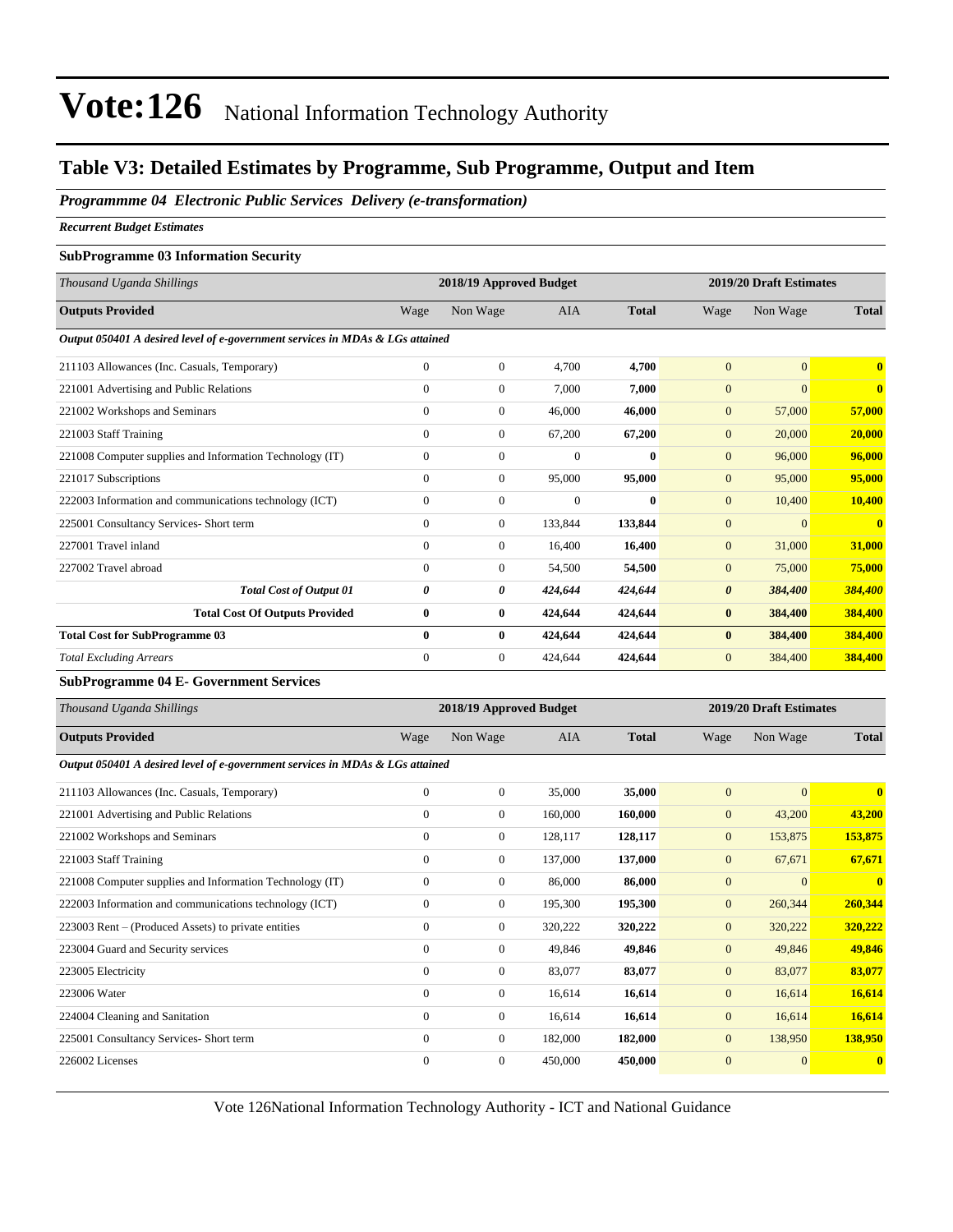| 227001 Travel inland                                                                                                          | $\boldsymbol{0}$              | $\boldsymbol{0}$        | 13,600           | 13,600       | $\mathbf{0}$           | 68,600                  | 68,600                |
|-------------------------------------------------------------------------------------------------------------------------------|-------------------------------|-------------------------|------------------|--------------|------------------------|-------------------------|-----------------------|
| <b>Total Cost of Output 01</b>                                                                                                | $\boldsymbol{\theta}$         | 0                       | 1,873,390        | 1,873,390    | $\boldsymbol{\theta}$  | 1,219,013               | 1,219,013             |
| Output 050402 Information Technology Enabled Services/Business Process Outsourcing (ITES/BPO) industry developed and promoted |                               |                         |                  |              |                        |                         |                       |
| 221001 Advertising and Public Relations                                                                                       | $\overline{0}$                | $\boldsymbol{0}$        | 20,000           | 20,000       | $\mathbf{0}$           | $\overline{0}$          | $\bf{0}$              |
| 221002 Workshops and Seminars                                                                                                 | $\overline{0}$                | $\boldsymbol{0}$        | 15,000           | 15,000       | $\boldsymbol{0}$       | $\overline{0}$          | $\bf{0}$              |
| 227002 Travel abroad                                                                                                          | $\mathbf{0}$                  | $\boldsymbol{0}$        | 20,000           | 20,000       | $\mathbf{0}$           | $\overline{0}$          | $\bf{0}$              |
| <b>Total Cost of Output 02</b>                                                                                                | 0                             | 0                       | 55,000           | 55,000       | 0                      | $\boldsymbol{\theta}$   | $\boldsymbol{\theta}$ |
| <b>Total Cost Of Outputs Provided</b>                                                                                         | $\bf{0}$                      | $\bf{0}$                | 1,928,390        | 1,928,390    | $\bf{0}$               | 1,219,013               | 1,219,013             |
| <b>Total Cost for SubProgramme 04</b>                                                                                         | $\bf{0}$                      | $\bf{0}$                | 1,928,390        | 1,928,390    | $\bf{0}$               | 1,219,013               | 1,219,013             |
| <b>Total Excluding Arrears</b>                                                                                                | $\overline{0}$                | $\boldsymbol{0}$        | 1,928,390        | 1,928,390    | $\mathbf{0}$           | 1,219,013               | 1,219,013             |
| <b>Development Budget Estimates</b>                                                                                           |                               |                         |                  |              |                        |                         |                       |
| <b>Project 1400 Regional Communication Infrastructure</b>                                                                     |                               |                         |                  |              |                        |                         |                       |
| Thousand Uganda Shillings                                                                                                     |                               | 2018/19 Approved Budget |                  |              |                        | 2019/20 Draft Estimates |                       |
| <b>Outputs Provided</b>                                                                                                       | <b>GoU Dev't External Fin</b> |                         | <b>AIA</b>       | <b>Total</b> | GoU Dev't External Fin |                         | <b>Total</b>          |
| Output 050401 A desired level of e-government services in MDAs & LGs attained                                                 |                               |                         |                  |              |                        |                         |                       |
| 211102 Contract Staff Salaries                                                                                                | $\mathbf{0}$                  | 3,661,416               | $\overline{0}$   | 3,661,416    | $\mathbf{0}$           | 2,423,795               | 2.423.795             |
| 211103 Allowances (Inc. Casuals, Temporary)                                                                                   | $\mathbf{0}$                  | $\overline{0}$          | $\boldsymbol{0}$ | $\bf{0}$     | $\mathbf{0}$           | 7,196                   | 7,196                 |
| 221001 Advertising and Public Relations                                                                                       | 74,200                        | 1,229,975               | 0                | 1,304,175    | 72,000                 | 1,143,774               | 1,215,774             |
| 221002 Workshops and Seminars                                                                                                 | 72,000                        | 1,976,281               | $\boldsymbol{0}$ | 2,048,281    | 396,000                | 444,645                 | 840,645               |
| 221003 Staff Training                                                                                                         | 171,300                       | 1,403,178               | $\boldsymbol{0}$ | 1,574,478    | 220,000                | 756,141                 | 976,141               |
| 221007 Books, Periodicals & Newspapers                                                                                        | $\mathbf{0}$                  | 52,000                  | $\boldsymbol{0}$ | 52,000       | $\mathbf{0}$           | 2,768                   | 2,768                 |
| 221011 Printing, Stationery, Photocopying and Binding                                                                         | $\boldsymbol{0}$              | 34,000                  | $\boldsymbol{0}$ | 34,000       | $\mathbf{0}$           | 2,768                   | 2,768                 |
| 221012 Small Office Equipment                                                                                                 | $\overline{0}$                | $\boldsymbol{0}$        | $\boldsymbol{0}$ | $\bf{0}$     | 20,000                 | $\mathbf{0}$            | 20,000                |
| 221017 Subscriptions                                                                                                          | $\mathbf{0}$                  | 63,000                  | $\boldsymbol{0}$ | 63,000       | $\mathbf{0}$           | 7,196                   | 7,196                 |
| 222003 Information and communications technology (ICT)                                                                        | $\mathbf{0}$                  | 37,776,431              | $\boldsymbol{0}$ | 37,776,431   | $\mathbf{0}$           | 8,658,078               | 8,658,078             |
| 223003 Rent – (Produced Assets) to private entities                                                                           | 237,564                       | $\boldsymbol{0}$        | $\boldsymbol{0}$ | 237,564      | 284,001                | $\overline{0}$          | 284,001               |
| 223004 Guard and Security services                                                                                            | $\boldsymbol{0}$              | $\boldsymbol{0}$        | $\boldsymbol{0}$ | $\bf{0}$     | 12,000                 | $\overline{0}$          | 12,000                |
| 223005 Electricity                                                                                                            | $\overline{0}$                | $\boldsymbol{0}$        | $\boldsymbol{0}$ | $\bf{0}$     | 24,000                 | $\overline{0}$          | 24,000                |
| 223006 Water                                                                                                                  | $\boldsymbol{0}$              | $\boldsymbol{0}$        | $\boldsymbol{0}$ | $\bf{0}$     | 2,400                  | $\overline{0}$          | 2,400                 |
| 224004 Cleaning and Sanitation                                                                                                | $\boldsymbol{0}$              | $\mathbf{0}$            | $\boldsymbol{0}$ | $\bf{0}$     | 2,400                  | $\mathbf{0}$            | 2,400                 |
| 225001 Consultancy Services- Short term                                                                                       | 286,228                       | 20,509,914              | $\boldsymbol{0}$ | 20,796,142   | $\boldsymbol{0}$       | 3,568,108               | 3,568,108             |
| 225002 Consultancy Services-Long-term                                                                                         | $\boldsymbol{0}$              | 5,315,357               | $\boldsymbol{0}$ | 5,315,357    | $\boldsymbol{0}$       | 10,479,361              | 10,479,361            |
| 226001 Insurances                                                                                                             | $\boldsymbol{0}$              | $\boldsymbol{0}$        | 0                | $\bf{0}$     | 65,000                 | $\mathbf{0}$            | 65,000                |
| 227001 Travel inland                                                                                                          | 124,000                       | 407,532                 | 0                | 531,532      | 180,000                | 41,461                  | 221,461               |
| 227002 Travel abroad                                                                                                          | 114,200                       | 246,769                 | 0                | 360,969      | 120,000                | 196,372                 | 316,372               |
| 227003 Carriage, Haulage, Freight and transport hire                                                                          | 111,300                       | 493,537                 | $\boldsymbol{0}$ | 604,837      | $\boldsymbol{0}$       | 954,903                 | 954,903               |
| 227004 Fuel, Lubricants and Oils                                                                                              | 92,750                        | $\boldsymbol{0}$        | $\boldsymbol{0}$ | 92,750       | 80,000                 | $\boldsymbol{0}$        | 80,000                |
| 228002 Maintenance - Vehicles                                                                                                 | $\boldsymbol{0}$              | $\boldsymbol{0}$        | $\boldsymbol{0}$ | $\bf{0}$     | 30,000                 | $\mathbf{0}$            | 30,000                |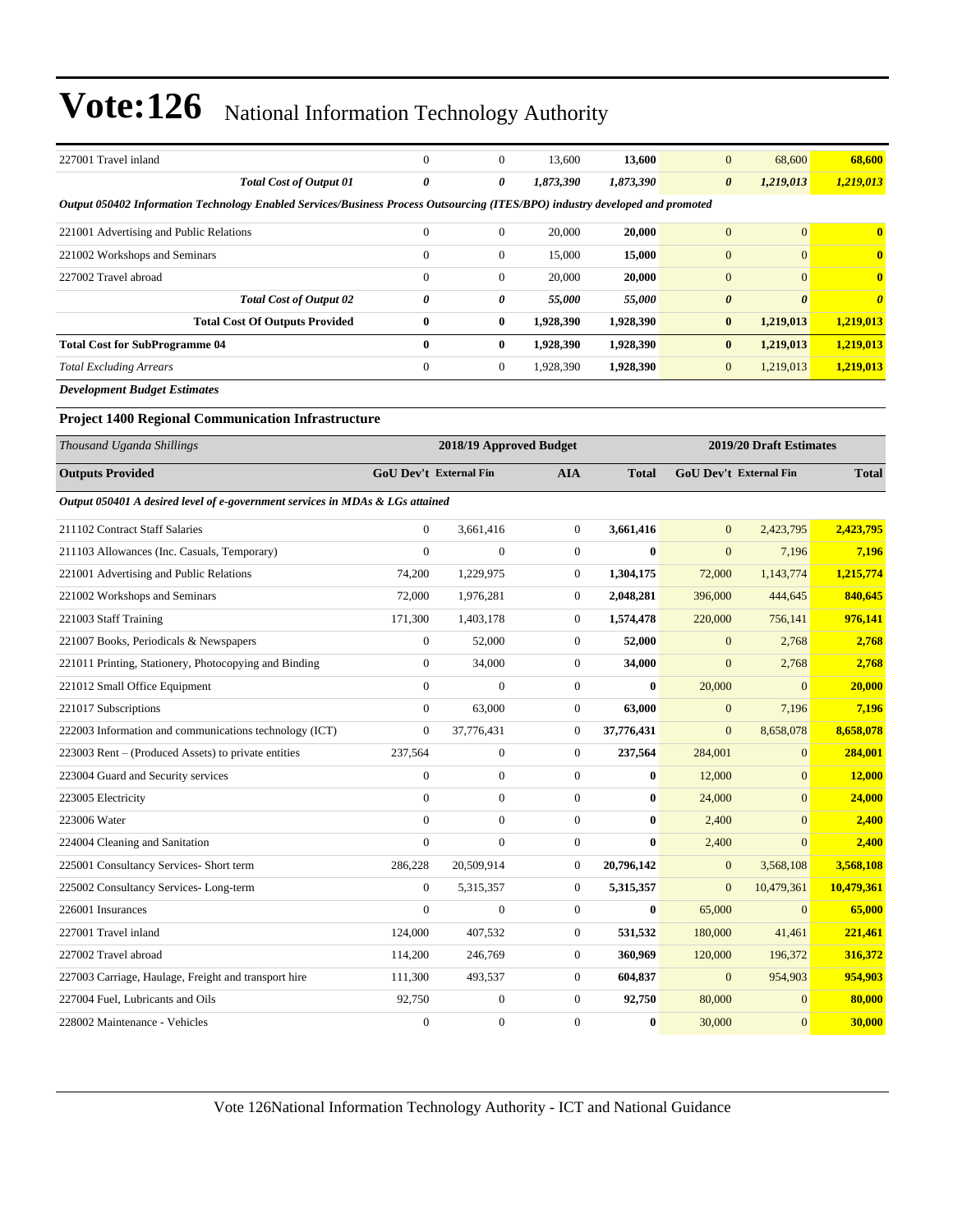| 228003 Maintenance - Machinery, Equipment & Furniture                               | $\boldsymbol{0}$ | $\mathbf{0}$            | $\boldsymbol{0}$ | $\bf{0}$     | 12,000                | $\boldsymbol{0}$              | 12,000                |
|-------------------------------------------------------------------------------------|------------------|-------------------------|------------------|--------------|-----------------------|-------------------------------|-----------------------|
| Total Cost Of Output 050401                                                         | 1,283,542        | 73,169,389              | 0                | 74,452,930   | 1,519,801             | 28,686,566                    | 30,206,367            |
| <b>Total Cost for Outputs Provided</b>                                              | 1,283,542        | 73,169,389              | $\boldsymbol{0}$ | 74,452,930   | 1,519,801             | 28,686,566                    | 30,206,367            |
| <b>Capital Purchases</b>                                                            |                  | GoU Dev't External Fin  | <b>AIA</b>       | <b>Total</b> |                       | GoU Dev't External Fin        | <b>Total</b>          |
| Output 050475 Purchase of Motor Vehicles and Other Transport Equipment              |                  |                         |                  |              |                       |                               |                       |
| 312201 Transport Equipment                                                          | 230,000          | $\boldsymbol{0}$        | $\mathbf{0}$     | 230,000      | $\mathbf{0}$          | $\overline{0}$                | $\bf{0}$              |
| Total Cost Of Output 050475                                                         | 230,000          | 0                       | 0                | 230,000      | $\boldsymbol{\theta}$ | $\boldsymbol{\theta}$         | $\boldsymbol{\theta}$ |
| Output 050477 Purchase of Specialised Machinery & Equipment                         |                  |                         |                  |              |                       |                               |                       |
| 311101 Land                                                                         | $\boldsymbol{0}$ | $\boldsymbol{0}$        | 100,000          | 100,000      | $\mathbf{0}$          | $\overline{0}$                | $\bf{0}$              |
| 312202 Machinery and Equipment                                                      | 60,000           | 21,278,127              | $\mathbf{0}$     | 21,338,127   | 103,741               | 13,531,731                    | 13,635,472            |
| Total Cost Of Output 050477                                                         | 60,000           | 21,278,127              | 100,000          | 21,438,127   | 103,741               | 13,531,731                    | 13,635,472            |
| Output 050478 Purchase of Office and Residential Furniture and Fittings             |                  |                         |                  |              |                       |                               |                       |
| 312203 Furniture & Fixtures                                                         | 50,000           | $\boldsymbol{0}$        | $\mathbf{0}$     | 50,000       | $\mathbf{0}$          | $\boldsymbol{0}$              | $\bf{0}$              |
| Total Cost Of Output 050478                                                         | 50,000           | 0                       | 0                | 50,000       | $\boldsymbol{\theta}$ | $\boldsymbol{\theta}$         | $\boldsymbol{\theta}$ |
| <b>Total Cost for Capital Purchases</b>                                             | 340,000          | 21,278,127              | 100,000          | 21,718,127   | 103,741               | 13,531,731                    | 13,635,472            |
| <b>Arrears</b>                                                                      |                  | GoU Dev't External Fin  | <b>AIA</b>       | <b>Total</b> |                       | <b>GoU Dev't External Fin</b> | <b>Total</b>          |
| Output 050499 Arrears                                                               |                  |                         |                  |              |                       |                               |                       |
| 321605 Domestic arrears (Budgeting)                                                 | 756,250          | $\boldsymbol{0}$        | $\boldsymbol{0}$ | 756,250      | $\mathbf{0}$          | $\boldsymbol{0}$              | $\bf{0}$              |
| Total Cost Of Output 050499                                                         | 756,250          | 0                       | 0                | 756,250      | $\boldsymbol{\theta}$ | $\boldsymbol{\theta}$         | $\boldsymbol{\theta}$ |
| <b>Total Cost for Arrears</b>                                                       | 756,250          | $\boldsymbol{0}$        | $\boldsymbol{0}$ | 756,250      | $\mathbf{0}$          | $\overline{0}$                | $\bf{0}$              |
| <b>Total Cost for Project: 1400</b>                                                 | 2,379,791        | 94,447,516              | 100,000          | 96,927,307   | 1,623,542             | 42,218,298                    | 43,841,839            |
| <b>Total Excluding Arrears</b>                                                      | 1,623,542        | 94,447,516              | 100,000          | 96,171,058   | 1,623,542             | 42,218,298                    | 43,841,839            |
|                                                                                     | GoU              | <b>External Fin</b>     | <b>AIA</b>       | <b>Total</b> | GoU                   | <b>External Fin</b>           | <b>Total</b>          |
| <b>Total Cost for Programme 04</b>                                                  | 2,379,791        | 94,447,516              | 2,453,034        | 99,280,342   | 3,226,954             | 42,218,298                    | 45,445,252            |
| <b>Total Excluding Arrears</b>                                                      | 1,623,542        | 94,447,516              | 2,453,034        | 98,524,092   | 3,226,954             | 42,218,298                    | 45,445,252            |
| Programmme 05 Shared IT infrastructure                                              |                  |                         |                  |              |                       |                               |                       |
| <b>Recurrent Budget Estimates</b>                                                   |                  |                         |                  |              |                       |                               |                       |
| <b>SubProgramme 02 Technical Services</b>                                           |                  |                         |                  |              |                       |                               |                       |
| Thousand Uganda Shillings                                                           |                  | 2018/19 Approved Budget |                  |              |                       | 2019/20 Draft Estimates       |                       |
| <b>Outputs Provided</b>                                                             | Wage             | Non Wage                | AIA              | <b>Total</b> | Wage                  | Non Wage                      | <b>Total</b>          |
| Output 050501 A Rationalized and Intergrated national IT infrastructure and Systems |                  |                         |                  |              |                       |                               |                       |
| 221001 Advertising and Public Relations                                             | $\boldsymbol{0}$ | $\boldsymbol{0}$        | 7,500            | 7,500        | $\boldsymbol{0}$      | 8,400                         | 8,400                 |
| 221002 Workshops and Seminars                                                       | $\boldsymbol{0}$ | $\boldsymbol{0}$        | 80,000           | 80,000       | $\mathbf{0}$          | 35,000                        | 35,000                |
| 221003 Staff Training                                                               | $\boldsymbol{0}$ | $\boldsymbol{0}$        | $\overline{0}$   | $\bf{0}$     | $\mathbf{0}$          | 100,000                       | 100,000               |
| 221008 Computer supplies and Information Technology (IT)                            | $\boldsymbol{0}$ | $\boldsymbol{0}$        | 127,750          | 127,750      | $\boldsymbol{0}$      | $\mathbf{0}$                  | $\mathbf{0}$          |
| 221011 Printing, Stationery, Photocopying and Binding                               | $\boldsymbol{0}$ | $\boldsymbol{0}$        | 10,000           | 10,000       | $\mathbf{0}$          | 500                           | 500                   |
| 221017 Subscriptions                                                                | $\boldsymbol{0}$ | $\boldsymbol{0}$        | 10,000           | 10,000       | $\mathbf{0}$          | $\boldsymbol{0}$              | $\mathbf{0}$          |
| 222001 Telecommunications                                                           | $\boldsymbol{0}$ | $\boldsymbol{0}$        | $\mathbf{0}$     | $\bf{0}$     | $\boldsymbol{0}$      | 2,400                         | 2,400                 |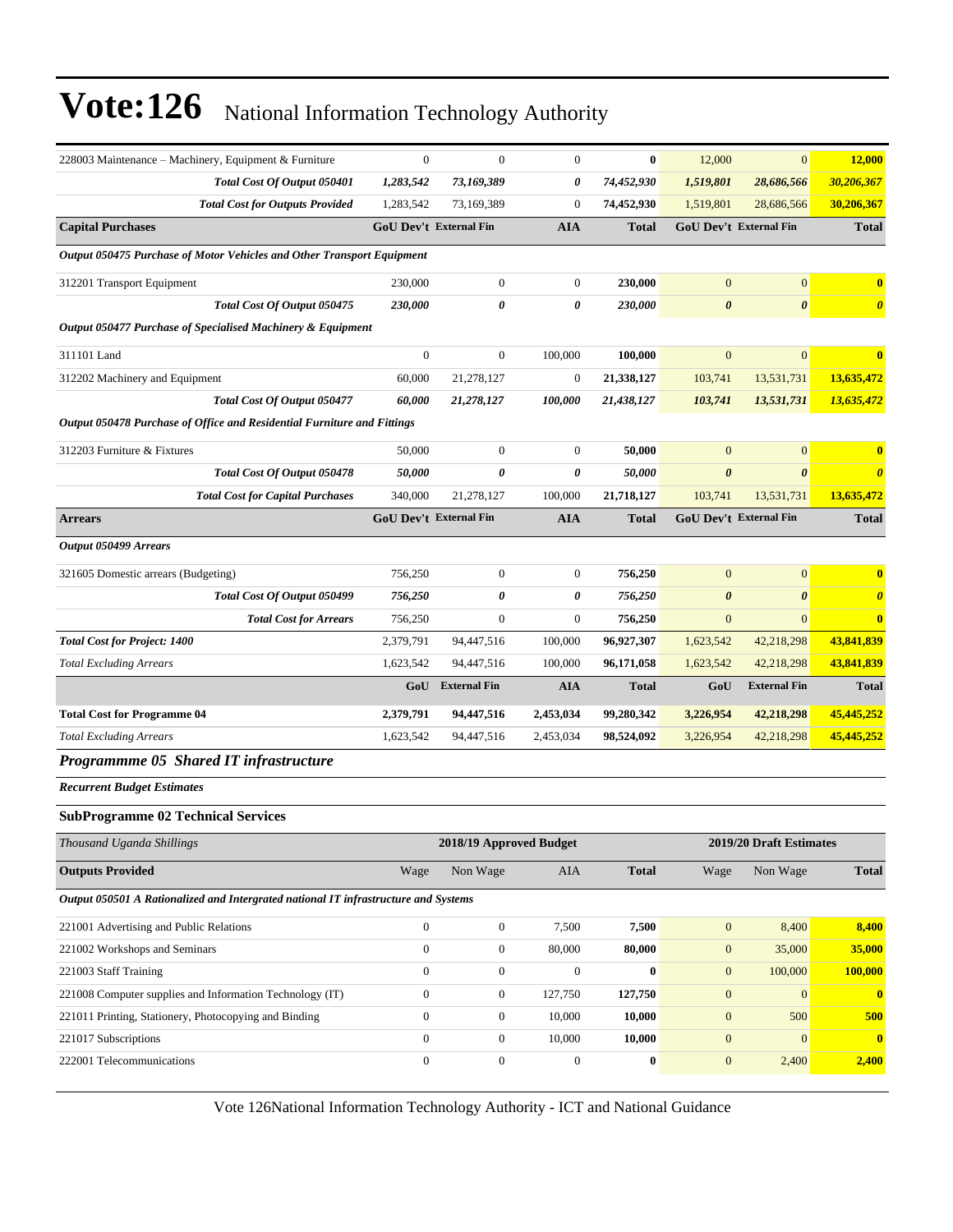| 222003 Information and communications technology (ICT) | $\mathbf{0}$ | 15,771,478     | 7,219,004    | 22,990,483 | $\mathbf{0}$          | 15,571,478 | 15,571,478   |
|--------------------------------------------------------|--------------|----------------|--------------|------------|-----------------------|------------|--------------|
| 225001 Consultancy Services- Short term                | $\mathbf{0}$ | $\overline{0}$ | 300,000      | 300,000    | $\overline{0}$        | $\Omega$   | $\mathbf{0}$ |
| 225002 Consultancy Services-Long-term                  | $\mathbf{0}$ | $\mathbf{0}$   | $\mathbf{0}$ | $\bf{0}$   | $\mathbf{0}$          | 100,000    | 100,000      |
| 226002 Licenses                                        | $\mathbf{0}$ | $\overline{0}$ | 75,900       | 75,900     | $\mathbf{0}$          | 75,900     | 75,900       |
| 227001 Travel inland                                   | $\mathbf{0}$ | $\overline{0}$ | 70,000       | 70,000     | $\mathbf{0}$          | 439,858    | 439,858      |
| 227002 Travel abroad                                   | $\mathbf{0}$ | 0              | 125,000      | 125,000    | $\mathbf{0}$          | 65,429     | 65,429       |
| 227004 Fuel, Lubricants and Oils                       | $\mathbf{0}$ | $\overline{0}$ | 27,500       | 27,500     | $\mathbf{0}$          | 10,750     | 10,750       |
| 228004 Maintenance – Other                             | $\mathbf{0}$ | $\overline{0}$ | $\Omega$     | $\bf{0}$   | $\mathbf{0}$          | 70,001     | 70,001       |
| <b>Total Cost of Output 01</b>                         | 0            | 15,771,478     | 8,052,654    | 23,824,132 | $\boldsymbol{\theta}$ | 16,479,715 | 16,479,715   |
| <b>Total Cost Of Outputs Provided</b>                  | $\bf{0}$     | 15,771,478     | 8,052,654    | 23,824,132 | $\bf{0}$              | 16,479,715 | 16,479,715   |
| <b>Total Cost for SubProgramme 02</b>                  | $\bf{0}$     | 15,771,478     | 8,052,654    | 23,824,132 | $\bf{0}$              | 16,479,715 | 16,479,715   |
| <b>Total Excluding Arrears</b>                         | $\mathbf{0}$ | 15,771,478     | 8,052,654    | 23,824,132 | $\mathbf{0}$          | 16,479,715 | 16,479,715   |

|                                    | GoU        | <b>External Fin</b> | AIA       | <b>Total</b> | GoU        | <b>External Fin</b> | <b>Total</b> |
|------------------------------------|------------|---------------------|-----------|--------------|------------|---------------------|--------------|
| <b>Total Cost for Programme 05</b> | 15,771,478 |                     | 8.052.654 | 23.824.132   | 16.479.715 |                     | 16,479,715   |
| <b>Total Excluding Arrears</b>     | 15,771,478 |                     | 8.052.654 | 23,824,132   | 16.479.715 |                     | 16,479,715   |

*Programmme 06 Streamlined IT Governance and capacity development*

#### *Recurrent Budget Estimates*

#### **SubProgramme 01 Headquarters**

| Thousand Uganda Shillings                                            |                | 2018/19 Approved Budget |                |              |                       | 2019/20 Draft Estimates |                         |
|----------------------------------------------------------------------|----------------|-------------------------|----------------|--------------|-----------------------|-------------------------|-------------------------|
| <b>Outputs Provided</b>                                              | Wage           | Non Wage                | <b>AIA</b>     | <b>Total</b> | Wage                  | Non Wage                | <b>Total</b>            |
| Output 050601 Strengthened and aligned NITA-U to deliver its mandate |                |                         |                |              |                       |                         |                         |
| 211103 Allowances (Inc. Casuals, Temporary)                          | $\overline{0}$ | $\mathbf{0}$            | 60,000         | 60,000       | $\overline{0}$        | $\overline{0}$          | $\mathbf{0}$            |
| 221001 Advertising and Public Relations                              | $\mathbf{0}$   | $\overline{0}$          | 40,000         | 40,000       | $\mathbf{0}$          | 42,000                  | 42,000                  |
| 221002 Workshops and Seminars                                        | $\mathbf{0}$   | $\boldsymbol{0}$        | 59,500         | 59,500       | $\mathbf{0}$          | 64,000                  | 64,000                  |
| 221003 Staff Training                                                | $\mathbf{0}$   | $\overline{0}$          | 38,500         | 38,500       | $\mathbf{0}$          | 60,000                  | 60,000                  |
| 221007 Books, Periodicals & Newspapers                               | $\mathbf{0}$   | $\boldsymbol{0}$        | 10,000         | 10,000       | $\mathbf{0}$          | 30,000                  | 30,000                  |
| 221008 Computer supplies and Information Technology (IT)             | $\mathbf{0}$   | $\overline{0}$          | 60,000         | 60,000       | $\boldsymbol{0}$      | 80,000                  | 80,000                  |
| 221011 Printing, Stationery, Photocopying and Binding                | $\mathbf{0}$   | $\boldsymbol{0}$        | 25,000         | 25,000       | $\mathbf{0}$          | 30,000                  | 30,000                  |
| 221017 Subscriptions                                                 | $\mathbf{0}$   | $\boldsymbol{0}$        | 13.000         | 13,000       | $\mathbf{0}$          | 13,000                  | 13,000                  |
| 225001 Consultancy Services- Short term                              | $\mathbf{0}$   | $\overline{0}$          | 844,000        | 844,000      | $\boldsymbol{0}$      | $\overline{0}$          | $\overline{\mathbf{0}}$ |
| 225002 Consultancy Services-Long-term                                | $\mathbf{0}$   | $\boldsymbol{0}$        | $\Omega$       | $\mathbf{0}$ | $\mathbf{0}$          | 360,683                 | 360,683                 |
| 227001 Travel inland                                                 | $\Omega$       | $\mathbf{0}$            | 63,683         | 63,683       | $\mathbf{0}$          | 65,000                  | 65,000                  |
| 227002 Travel abroad                                                 | $\overline{0}$ | $\boldsymbol{0}$        | 40,000         | 40,000       | $\mathbf{0}$          | 70,000                  | 70,000                  |
| 227004 Fuel, Lubricants and Oils                                     | $\mathbf{0}$   | $\boldsymbol{0}$        | 4,000          | 4,000        | $\mathbf{0}$          | $\overline{0}$          | $\overline{\mathbf{0}}$ |
| 228002 Maintenance - Vehicles                                        | $\mathbf{0}$   | $\overline{0}$          | $\overline{0}$ | $\mathbf{0}$ | $\mathbf{0}$          | 10,000                  | 10,000                  |
| <b>Total Cost of Output 01</b>                                       | 0              | 0                       | 1,257,683      | 1,257,683    | $\boldsymbol{\theta}$ | 824,683                 | 824,683                 |
| <b>Total Cost Of Outputs Provided</b>                                | $\bf{0}$       | $\bf{0}$                | 1,257,683      | 1,257,683    | $\bf{0}$              | 824,683                 | 824,683                 |
| <b>Total Cost for SubProgramme 01</b>                                | $\mathbf{0}$   | $\bf{0}$                | 1,257,683      | 1,257,683    | $\bf{0}$              | 824,683                 | 824,683                 |
| <b>Total Excluding Arrears</b>                                       | $\mathbf{0}$   | $\mathbf{0}$            | 1,257,683      | 1,257,683    | $\mathbf{0}$          | 824,683                 | 824,683                 |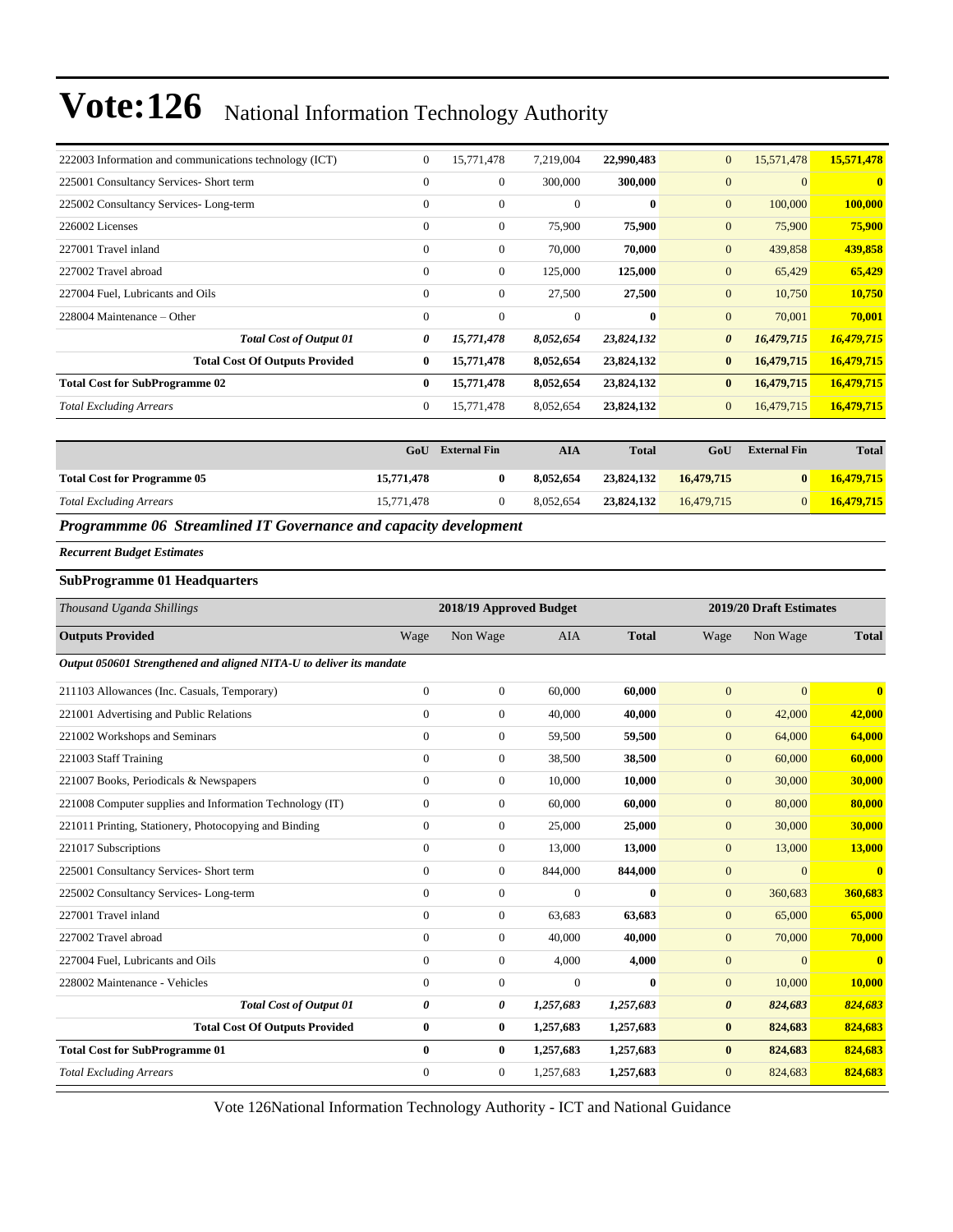#### **SubProgramme 05 Regulatory Compliance & Legal Services**

| Thousand Uganda Shillings                                                  |                | 2018/19 Approved Budget |              |              |                       | 2019/20 Draft Estimates |                         |
|----------------------------------------------------------------------------|----------------|-------------------------|--------------|--------------|-----------------------|-------------------------|-------------------------|
| <b>Outputs Provided</b>                                                    | Wage           | Non Wage                | <b>AIA</b>   | <b>Total</b> | Wage                  | Non Wage                | <b>Total</b>            |
| Output 050603 A well regulated IT environment in Public and Private sector |                |                         |              |              |                       |                         |                         |
| 211103 Allowances (Inc. Casuals, Temporary)                                | $\overline{0}$ | $\boldsymbol{0}$        | 166,799      | 166,799      | $\mathbf{0}$          | 76,799                  | 76,799                  |
| 221001 Advertising and Public Relations                                    | $\mathbf{0}$   | $\mathbf{0}$            | 16.990       | 16,990       | $\overline{0}$        | 16,200                  | 16,200                  |
| 221002 Workshops and Seminars                                              | $\overline{0}$ | $\boldsymbol{0}$        | 10,000       | 10,000       | $\mathbf{0}$          | 20,000                  | 20,000                  |
| 221003 Staff Training                                                      | $\overline{0}$ | $\mathbf{0}$            | 49,000       | 49,000       | $\mathbf{0}$          | 72,000                  | 72,000                  |
| 221007 Books, Periodicals & Newspapers                                     | $\overline{0}$ | $\mathbf{0}$            | 6.010        | 6,010        | $\overline{0}$        | 25,210                  | 25,210                  |
| 221009 Welfare and Entertainment                                           | $\overline{0}$ | $\boldsymbol{0}$        | 5,000        | 5,000        | $\mathbf{0}$          | 5,000                   | 5,000                   |
| 221011 Printing, Stationery, Photocopying and Binding                      | $\overline{0}$ | $\mathbf{0}$            | 9,500        | 9,500        | $\mathbf{0}$          | 16,500                  | 16,500                  |
| 221012 Small Office Equipment                                              | $\overline{0}$ | $\overline{0}$          | $\mathbf{0}$ | $\mathbf{0}$ | $\overline{0}$        | 3,000                   | 3,000                   |
| 221017 Subscriptions                                                       | $\overline{0}$ | $\boldsymbol{0}$        | 6,000        | 6,000        | $\mathbf{0}$          | 30,000                  | 30,000                  |
| 225001 Consultancy Services- Short term                                    | $\overline{0}$ | $\mathbf{0}$            | 35,000       | 35,000       | $\overline{0}$        | 40,000                  | 40,000                  |
| 227001 Travel inland                                                       | $\overline{0}$ | $\overline{0}$          | 18,000       | 18,000       | $\mathbf{0}$          | 26,000                  | 26,000                  |
| 227002 Travel abroad                                                       | $\overline{0}$ | $\boldsymbol{0}$        | 16,000       | 16,000       | $\mathbf{0}$          | 86,000                  | 86,000                  |
| 227004 Fuel, Lubricants and Oils                                           | $\overline{0}$ | $\overline{0}$          | 2,000        | 2,000        | $\overline{0}$        | $\overline{0}$          | $\overline{\mathbf{0}}$ |
| 282102 Fines and Penalties/ Court wards                                    | $\mathbf{0}$   | $\boldsymbol{0}$        | 20,000       | 20,000       | $\mathbf{0}$          | 22,300                  | 22,300                  |
| <b>Total Cost of Output 03</b>                                             | 0              | 0                       | 360,299      | 360,299      | $\boldsymbol{\theta}$ | 439,009                 | 439,009                 |
| <b>Total Cost Of Outputs Provided</b>                                      | $\bf{0}$       | $\bf{0}$                | 360,299      | 360,299      | $\bf{0}$              | 439,009                 | 439,009                 |
| <b>Total Cost for SubProgramme 05</b>                                      | $\mathbf{0}$   | 0                       | 360,299      | 360,299      | $\bf{0}$              | 439,009                 | 439,009                 |
| <b>Total Excluding Arrears</b>                                             | $\overline{0}$ | $\boldsymbol{0}$        | 360,299      | 360,299      | $\mathbf{0}$          | 439,009                 | 439,009                 |

#### **SubProgramme 06 Planning, Research & Development**

| Thousand Uganda Shillings                                                     |              | 2018/19 Approved Budget |            |              |              | 2019/20 Draft Estimates |              |  |
|-------------------------------------------------------------------------------|--------------|-------------------------|------------|--------------|--------------|-------------------------|--------------|--|
| <b>Outputs Provided</b>                                                       | Wage         | Non Wage                | <b>AIA</b> | <b>Total</b> | Wage         | Non Wage                | <b>Total</b> |  |
| Output 050602 IT Research, Development and Innovations Supported and Promoted |              |                         |            |              |              |                         |              |  |
| 211103 Allowances (Inc. Casuals, Temporary)                                   | $\mathbf{0}$ | $\overline{0}$          | 65,000     | 65,000       | $\mathbf{0}$ | 10,000                  | 10,000       |  |
| 221001 Advertising and Public Relations                                       | $\mathbf{0}$ | $\overline{0}$          | 20,000     | 20,000       | $\mathbf{0}$ | 3,000                   | 3,000        |  |
| 221002 Workshops and Seminars                                                 | $\mathbf{0}$ | $\overline{0}$          | 37,500     | 37,500       | $\mathbf{0}$ | 15,000                  | 15,000       |  |
| 221003 Staff Training                                                         | $\mathbf{0}$ | $\overline{0}$          | 59,500     | 59,500       | $\mathbf{0}$ | 30,000                  | 30,000       |  |
| 221011 Printing, Stationery, Photocopying and Binding                         | $\mathbf{0}$ | $\overline{0}$          | 10,000     | 10,000       | $\mathbf{0}$ | 10,000                  | 10,000       |  |
| 221017 Subscriptions                                                          | $\Omega$     | $\overline{0}$          | 20,800     | 20,800       | $\mathbf{0}$ | 21,000                  | 21,000       |  |
| 225001 Consultancy Services- Short term                                       | $\Omega$     | $\overline{0}$          | 186,485    | 186,485      | $\mathbf{0}$ | $\Omega$                | $\mathbf{0}$ |  |
| 225002 Consultancy Services-Long-term                                         | $\mathbf{0}$ | $\overline{0}$          | $\Omega$   | $\bf{0}$     | $\mathbf{0}$ | 606,000                 | 606,000      |  |
| 227001 Travel inland                                                          | $\Omega$     | $\mathbf{0}$            | 50,000     | 50,000       | $\mathbf{0}$ | 45,000                  | 45,000       |  |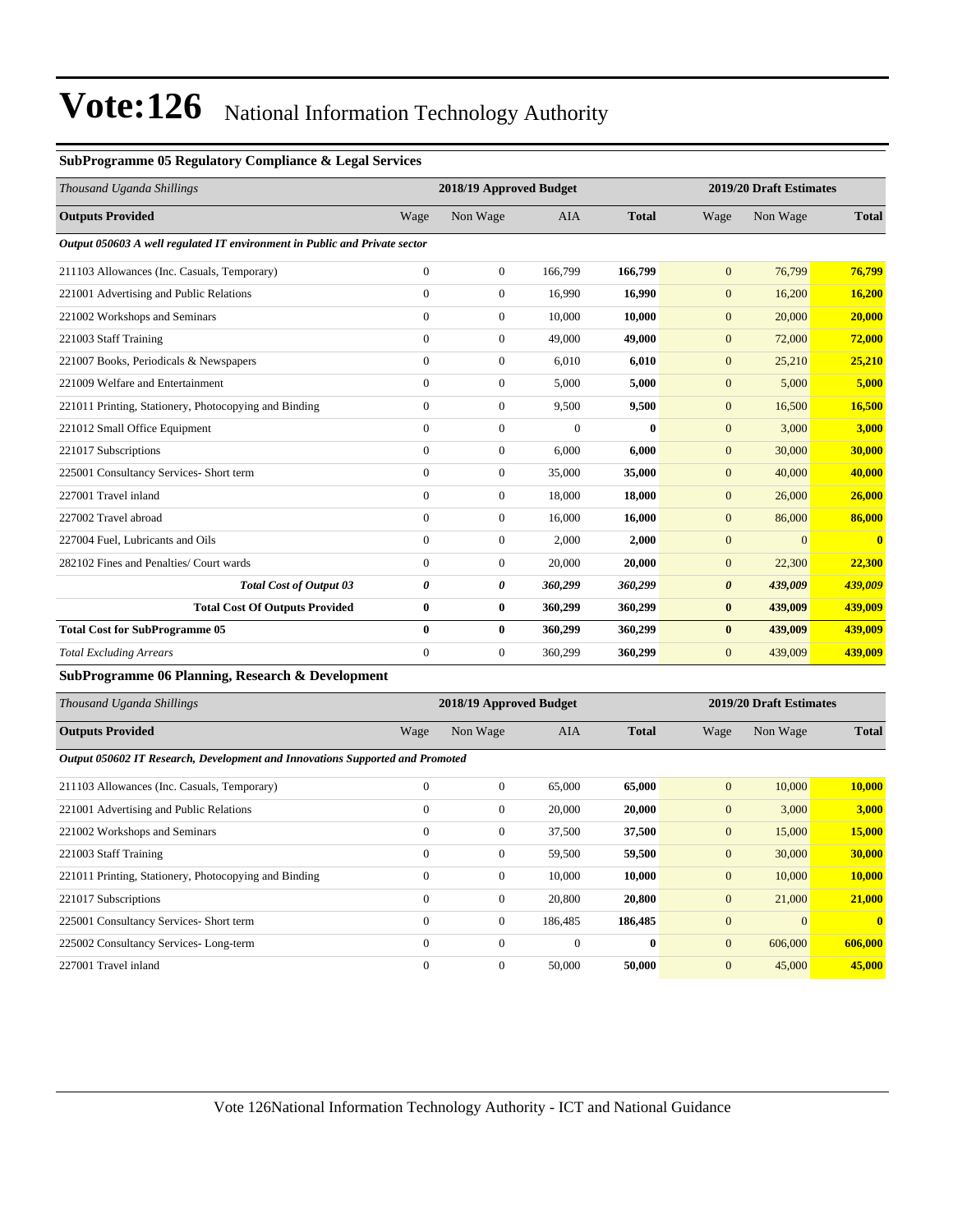| 227002 Travel abroad                                                 | $\boldsymbol{0}$        | $\boldsymbol{0}$ | 32,500           | 32,500       | $\mathbf{0}$            | 40,000       | 40,000        |
|----------------------------------------------------------------------|-------------------------|------------------|------------------|--------------|-------------------------|--------------|---------------|
| <b>Total Cost of Output 02</b>                                       | 0                       | 0                | 481,785          | 481,785      | $\pmb{\theta}$          | 780,000      | 780,000       |
| <b>Total Cost Of Outputs Provided</b>                                | $\bf{0}$                | $\bf{0}$         | 481,785          | 481,785      | $\bf{0}$                | 780,000      | 780,000       |
| <b>Total Cost for SubProgramme 06</b>                                | $\bf{0}$                | $\bf{0}$         | 481,785          | 481,785      | $\bf{0}$                | 780,000      | 780,000       |
| <b>Total Excluding Arrears</b>                                       | $\boldsymbol{0}$        | $\mathbf{0}$     | 481,785          | 481,785      | $\mathbf{0}$            | 780,000      | 780,000       |
| <b>SubProgramme 07 Finance and Administration</b>                    |                         |                  |                  |              |                         |              |               |
| Thousand Uganda Shillings                                            | 2018/19 Approved Budget |                  |                  |              | 2019/20 Draft Estimates |              |               |
| <b>Outputs Provided</b>                                              | Wage                    | Non Wage         | AIA              | <b>Total</b> | Wage                    | Non Wage     | <b>Total</b>  |
| Output 050601 Strengthened and aligned NITA-U to deliver its mandate |                         |                  |                  |              |                         |              |               |
| 211102 Contract Staff Salaries                                       | 6,645,162               | $\boldsymbol{0}$ | $\mathbf{0}$     | 6,645,162    | 6,645,162               | $\mathbf{0}$ | 6,645,162     |
| 211103 Allowances (Inc. Casuals, Temporary)                          | $\boldsymbol{0}$        | $\boldsymbol{0}$ | 709,600          | 709,600      | $\boldsymbol{0}$        | 430,700      | 430,700       |
| 212101 Social Security Contributions                                 | $\boldsymbol{0}$        | 818,951          | 21,156           | 840,107      | $\boldsymbol{0}$        | 818,951      | 818,951       |
| 213001 Medical expenses (To employees)                               | $\boldsymbol{0}$        | $\mathbf{0}$     | 300,000          | 300,000      | $\mathbf{0}$            | 473,300      | 473,300       |
| 213002 Incapacity, death benefits and funeral expenses               | $\boldsymbol{0}$        | $\boldsymbol{0}$ | 199,613          | 199,613      | $\mathbf{0}$            | 190,000      | 190,000       |
| 213004 Gratuity Expenses                                             | $\boldsymbol{0}$        | 1,288,346        | 341,923          | 1,630,270    | $\boldsymbol{0}$        | 1,288,346    | 1,288,346     |
| 221001 Advertising and Public Relations                              | $\boldsymbol{0}$        | $\boldsymbol{0}$ | 15,000           | 15,000       | $\boldsymbol{0}$        | 18,900       | <b>18,900</b> |
| 221002 Workshops and Seminars                                        | $\boldsymbol{0}$        | $\boldsymbol{0}$ | 30,000           | 30,000       | $\mathbf{0}$            | 49,000       | 49,000        |
| 221003 Staff Training                                                | $\mathbf{0}$            | $\mathbf{0}$     | 170,000          | 170,000      | $\mathbf{0}$            | $\mathbf{0}$ | $\mathbf{0}$  |
| 221004 Recruitment Expenses                                          | $\boldsymbol{0}$        | $\boldsymbol{0}$ | 39,600           | 39,600       | $\mathbf{0}$            | 20,000       | 20,000        |
| 221007 Books, Periodicals & Newspapers                               | $\mathbf{0}$            | $\boldsymbol{0}$ | 25,400           | 25,400       | $\boldsymbol{0}$        | 16,320       | 16,320        |
| 221009 Welfare and Entertainment                                     | $\boldsymbol{0}$        | $\boldsymbol{0}$ | 643,345          | 643,345      | $\boldsymbol{0}$        | 543,700      | 543,700       |
| 221011 Printing, Stationery, Photocopying and Binding                | $\boldsymbol{0}$        | $\boldsymbol{0}$ | 150,000          | 150,000      | $\boldsymbol{0}$        | 127,786      | 127,786       |
| 221017 Subscriptions                                                 | $\mathbf{0}$            | $\boldsymbol{0}$ | 15,750           | 15,750       | $\mathbf{0}$            | 18,000       | 18,000        |
| 222001 Telecommunications                                            | $\boldsymbol{0}$        | $\boldsymbol{0}$ | 193,680          | 193,680      | $\mathbf{0}$            | 168,000      | 168,000       |
| 222002 Postage and Courier                                           | $\mathbf{0}$            | $\boldsymbol{0}$ | 12,000           | 12,000       | $\boldsymbol{0}$        | 12,000       | 12,000        |
| 223002 Rates                                                         | $\boldsymbol{0}$        | $\mathbf{0}$     | $\mathbf{0}$     | $\bf{0}$     | $\boldsymbol{0}$        | 10,000       | 10,000        |
| 223003 Rent - (Produced Assets) to private entities                  | $\boldsymbol{0}$        | 1,422,626        | $\boldsymbol{0}$ | 1,422,626    | $\boldsymbol{0}$        | 1,422,627    | 1,422,627     |
| 223004 Guard and Security services                                   | $\boldsymbol{0}$        | $\mathbf{0}$     | 125,000          | 125,000      | $\mathbf{0}$            | 184,800      | 184,800       |
| 223005 Electricity                                                   | $\boldsymbol{0}$        | $\bf{0}$         | 72,000           | 72,000       | $\mathbf{0}$            | 264,000      | 264,000       |
| 223006 Water                                                         | $\boldsymbol{0}$        | $\boldsymbol{0}$ | 18,000           | 18,000       | $\mathbf{0}$            | 9,600        | 9,600         |
| 224004 Cleaning and Sanitation                                       | $\boldsymbol{0}$        | $\boldsymbol{0}$ | 89,136           | 89,136       | $\boldsymbol{0}$        | 96,000       | 96,000        |
| 226001 Insurances                                                    | $\boldsymbol{0}$        | $\boldsymbol{0}$ | 40,000           | 40,000       | $\boldsymbol{0}$        | 16,000       | 16,000        |
| 227001 Travel inland                                                 | $\boldsymbol{0}$        | $\boldsymbol{0}$ | 30,000           | 30,000       | $\boldsymbol{0}$        | 30,000       | 30,000        |
| 227002 Travel abroad                                                 | $\boldsymbol{0}$        | $\boldsymbol{0}$ | 46,500           | 46,500       | $\boldsymbol{0}$        | 50,000       | 50,000        |
| 227004 Fuel, Lubricants and Oils                                     | $\boldsymbol{0}$        | $\boldsymbol{0}$ | 200,000          | 200,000      | $\boldsymbol{0}$        | 150,800      | 150,800       |
| 228002 Maintenance - Vehicles                                        | $\boldsymbol{0}$        | $\boldsymbol{0}$ | 88,000           | 88,000       | $\boldsymbol{0}$        | 124,000      | 124,000       |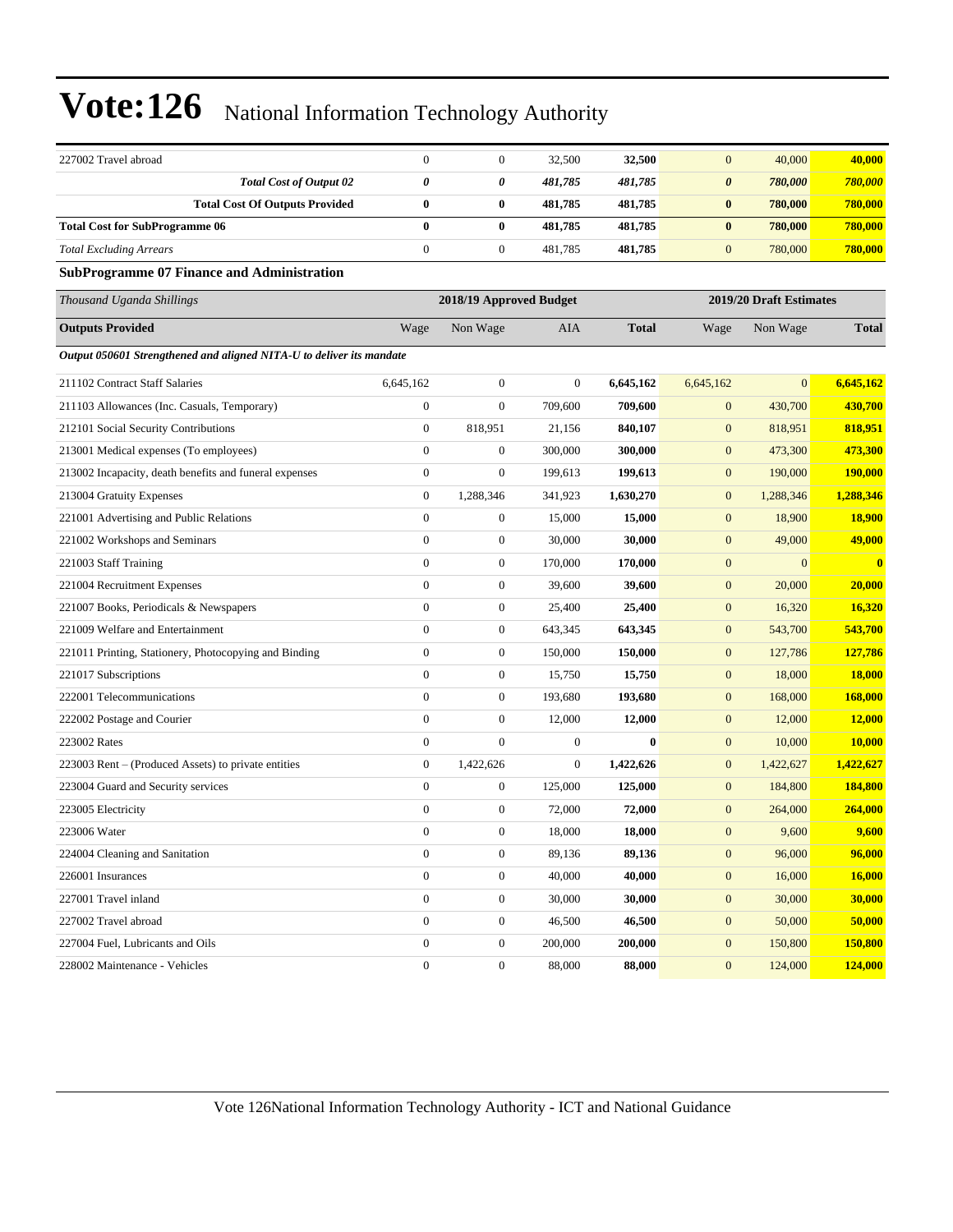| 228003 Maintenance – Machinery, Equipment & Furniture                   |                                         | $\mathbf{0}$                                | $\boldsymbol{0}$ | 50,000           | 50,000                  | $\boldsymbol{0}$       | 65,000                | 65,000                |
|-------------------------------------------------------------------------|-----------------------------------------|---------------------------------------------|------------------|------------------|-------------------------|------------------------|-----------------------|-----------------------|
| 228004 Maintenance – Other                                              |                                         | $\mathbf{0}$                                | $\boldsymbol{0}$ | 40,250           | 40,250                  | $\boldsymbol{0}$       | 10,000                | <b>10,000</b>         |
|                                                                         | <b>Total Cost of Output 01</b>          | 6,645,162                                   | 3,529,924        | 3,665,953        | 13,841,038              | 6,645,162              | 6,607,830             | 13,252,992            |
|                                                                         | <b>Total Cost Of Outputs Provided</b>   | 6,645,162                                   | 3,529,924        | 3,665,953        | 13,841,038              | 6,645,162              | 6,607,830             | 13,252,992            |
| <b>Arrears</b>                                                          |                                         | Wage                                        | Non Wage         | AIA              | <b>Total</b>            | Wage                   | Non Wage              | <b>Total</b>          |
| <b>Output 050699 Arrears</b>                                            |                                         |                                             |                  |                  |                         |                        |                       |                       |
| 321605 Domestic arrears (Budgeting)                                     |                                         | $\mathbf{0}$                                | 214,545          | $\boldsymbol{0}$ | 214,545                 | $\mathbf{0}$           | $\mathbf{0}$          | $\bf{0}$              |
| 321613 Telephone arrears (Budgeting)                                    |                                         | $\boldsymbol{0}$                            | 7,000            | $\boldsymbol{0}$ | 7,000                   | $\boldsymbol{0}$       | $\mathbf{0}$          | $\bf{0}$              |
| 321614 Electricity arrears (Budgeting)                                  |                                         | $\boldsymbol{0}$                            | 7,400            | 0                | 7,400                   | $\mathbf{0}$           | $\mathbf{0}$          | $\bf{0}$              |
|                                                                         | <b>Total Cost of Output 99</b>          | 0                                           | 228,946          | 0                | 228,946                 | $\boldsymbol{\theta}$  | $\boldsymbol{\theta}$ | $\boldsymbol{\theta}$ |
|                                                                         | <b>Total Cost Of Arrears</b>            | $\bf{0}$                                    | 228,946          | $\bf{0}$         | 228,946                 | $\bf{0}$               | $\mathbf{0}$          | $\bf{0}$              |
| <b>Total Cost for SubProgramme 07</b>                                   |                                         | 6,645,162                                   | 3,758,869        | 3,665,953        | 14,069,984              | 6,645,162              | 6,607,830             | 13,252,992            |
| <b>Total Excluding Arrears</b>                                          |                                         | 6,645,162                                   | 3,529,924        | 3,665,953        | 13,841,038              | 6,645,162              | 6,607,830             | 13,252,992            |
| <b>Development Budget Estimates</b>                                     |                                         |                                             |                  |                  |                         |                        |                       |                       |
| Project 1541 Institutional Support for NITA-U                           |                                         |                                             |                  |                  |                         |                        |                       |                       |
| Thousand Uganda Shillings                                               |                                         | 2018/19 Approved Budget                     |                  |                  | 2019/20 Draft Estimates |                        |                       |                       |
| <b>Outputs Provided</b>                                                 |                                         | GoU Dev't External Fin                      |                  | <b>AIA</b>       | <b>Total</b>            | GoU Dev't External Fin |                       | <b>Total</b>          |
| Output 050601 Strengthened and aligned NITA-U to deliver its mandate    |                                         |                                             |                  |                  |                         |                        |                       |                       |
| 221003 Staff Training                                                   |                                         | $\overline{0}$                              | $\boldsymbol{0}$ | $\boldsymbol{0}$ | 0                       | 309,000                | $\mathbf{0}$          | 309,000               |
|                                                                         | Total Cost Of Output 050601             | 0                                           | 0                | 0                | 0                       | 309,000                | $\boldsymbol{\theta}$ | 309,000               |
|                                                                         | <b>Total Cost for Outputs Provided</b>  | $\mathbf{0}$                                | $\overline{0}$   | $\mathbf{0}$     | $\bf{0}$                | 309,000                | $\mathbf{0}$          | 309,000               |
| <b>Capital Purchases</b>                                                |                                         | <b>GoU Dev't External Fin</b><br><b>AIA</b> |                  | <b>Total</b>     | GoU Dev't External Fin  |                        | <b>Total</b>          |                       |
| Output 050671 Acquisition of Land by Government                         |                                         |                                             |                  |                  |                         |                        |                       |                       |
| 311101 Land                                                             |                                         | $\mathbf{0}$                                | $\mathbf{0}$     | $\mathbf{0}$     | $\bf{0}$                | 100,000                | $\mathbf{0}$          | 100,000               |
|                                                                         | Total Cost Of Output 050671             | 0                                           | 0                | 0                | 0                       | 100,000                | $\boldsymbol{\theta}$ | 100,000               |
| Output 050676 Purchase of Office and ICT Equipment, including Software  |                                         |                                             |                  |                  |                         |                        |                       |                       |
| 312202 Machinery and Equipment                                          |                                         | $\mathbf{0}$                                | $\boldsymbol{0}$ | $\boldsymbol{0}$ | $\bf{0}$                | 177,577                | $\boldsymbol{0}$      | 177,577               |
| 312213 ICT Equipment                                                    |                                         | $\mathbf{0}$                                | $\overline{0}$   | $\boldsymbol{0}$ | $\bf{0}$                | 4,827,817              | $\mathbf{0}$          | 4,827,817             |
|                                                                         | Total Cost Of Output 050676             | 0                                           | 0                | 0                | 0                       | 5,005,394              | $\boldsymbol{\theta}$ | 5,005,394             |
| Output 050677 Purchase of Specialised Machinery & Equipment             |                                         |                                             |                  |                  |                         |                        |                       |                       |
| 312202 Machinery and Equipment                                          |                                         | $\mathbf{0}$                                | $\boldsymbol{0}$ | $\mathbf{0}$     | $\bf{0}$                | 260,150                | $\mathbf{0}$          | 260,150               |
|                                                                         | Total Cost Of Output 050677             | $\pmb{\theta}$                              | 0                | 0                | 0                       | 260,150                | $\boldsymbol{\theta}$ | 260,150               |
| Output 050678 Purchase of Office and Residential Furniture and Fittings |                                         |                                             |                  |                  |                         |                        |                       |                       |
| 312203 Furniture & Fixtures                                             |                                         | $\boldsymbol{0}$                            | $\boldsymbol{0}$ | $\overline{0}$   | $\boldsymbol{0}$        | 144,500                | $\mathbf{0}$          | 144,500               |
|                                                                         | Total Cost Of Output 050678             | 0                                           | 0                | 0                | 0                       | 144,500                | $\boldsymbol{\theta}$ | 144,500               |
|                                                                         | <b>Total Cost for Capital Purchases</b> | $\boldsymbol{0}$                            | $\boldsymbol{0}$ | $\boldsymbol{0}$ | $\boldsymbol{0}$        | 5,510,044              | $\boldsymbol{0}$      | 5,510,044             |
| <b>Total Cost for Project: 1541</b>                                     |                                         | $\mathbf{0}$                                | $\boldsymbol{0}$ | $\boldsymbol{0}$ | $\boldsymbol{0}$        | 5,819,044              | $\boldsymbol{0}$      | 5,819,044             |
|                                                                         |                                         |                                             |                  |                  |                         |                        |                       |                       |
| <b>Total Excluding Arrears</b>                                          |                                         | $\boldsymbol{0}$                            | $\boldsymbol{0}$ | $\boldsymbol{0}$ | $\boldsymbol{0}$        | 5,819,044              | $\boldsymbol{0}$      | 5,819,044             |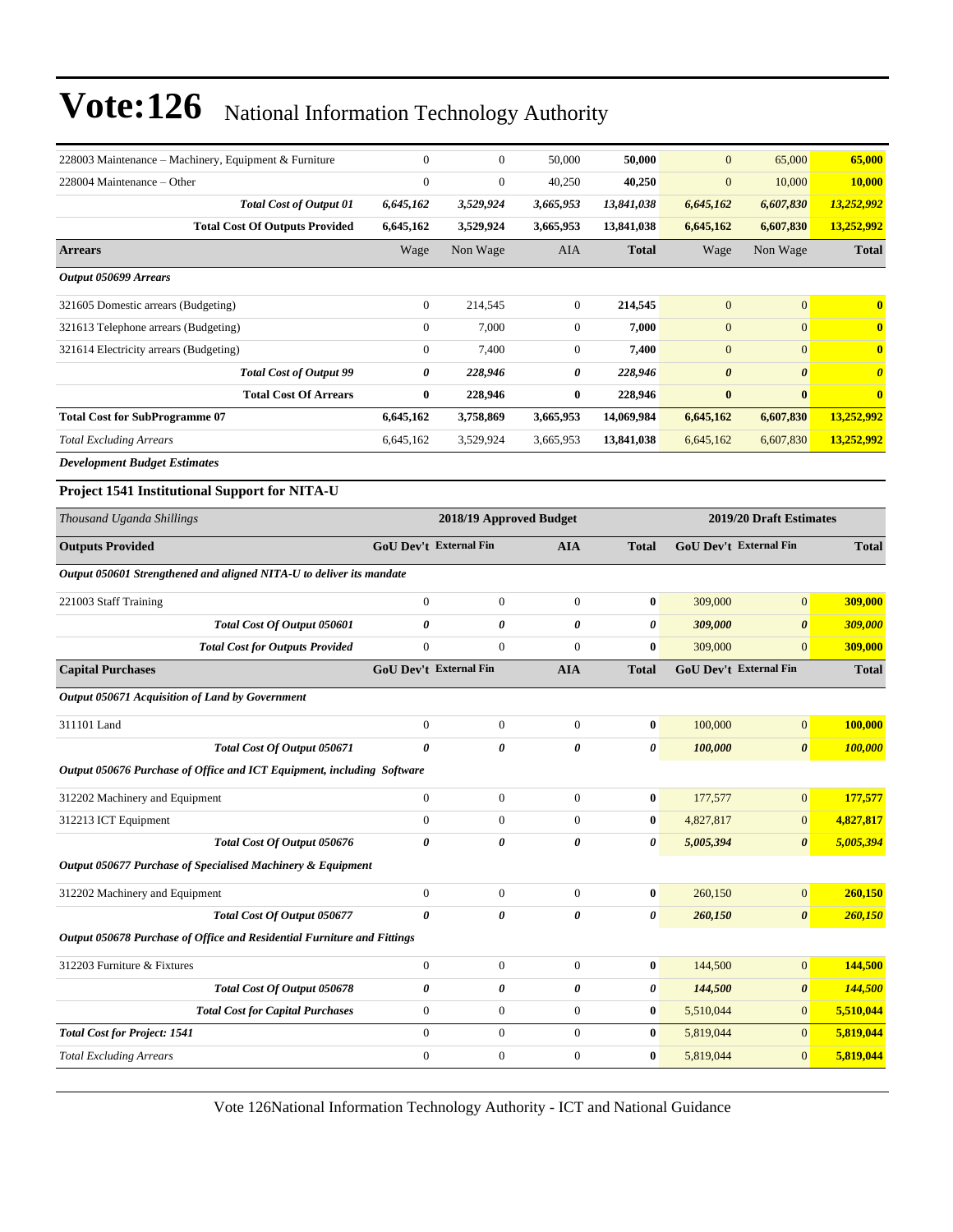|                                    | GoU        | <b>External Fin</b> | <b>AIA</b> | <b>Total</b> | GoU          | <b>External Fin</b>  | <b>Total</b> |
|------------------------------------|------------|---------------------|------------|--------------|--------------|----------------------|--------------|
| <b>Total Cost for Programme 06</b> | 10,404,031 | $\bf{0}$            | 5.765.720  | 16,169,752   | 21, 115, 728 | $\mathbf{0}$         | 21,115,728   |
| <b>Total Excluding Arrears</b>     | 10.175.086 | $\mathbf{0}$        | 5.765.720  | 15,940,806   | 21.115.728   | $\overline{0}$       | 21,115,728   |
|                                    | GoU        | <b>External Fin</b> | <b>AIA</b> | <b>Total</b> | GoU          | <b>External Fin.</b> | <b>Total</b> |
| <b>Grand Total for Vote 126</b>    | 28,555,301 | 94,447,516          | 16.271.409 | 139.274.225  | 40.822.398   | 42,218,298           | 83,040,695   |
| <b>Total Excluding Arrears</b>     | 27,570,105 | 94,447,516          | 16,271,409 | 138,289,030  | 40,822,398   | 42,218,298           | 83,040,695   |